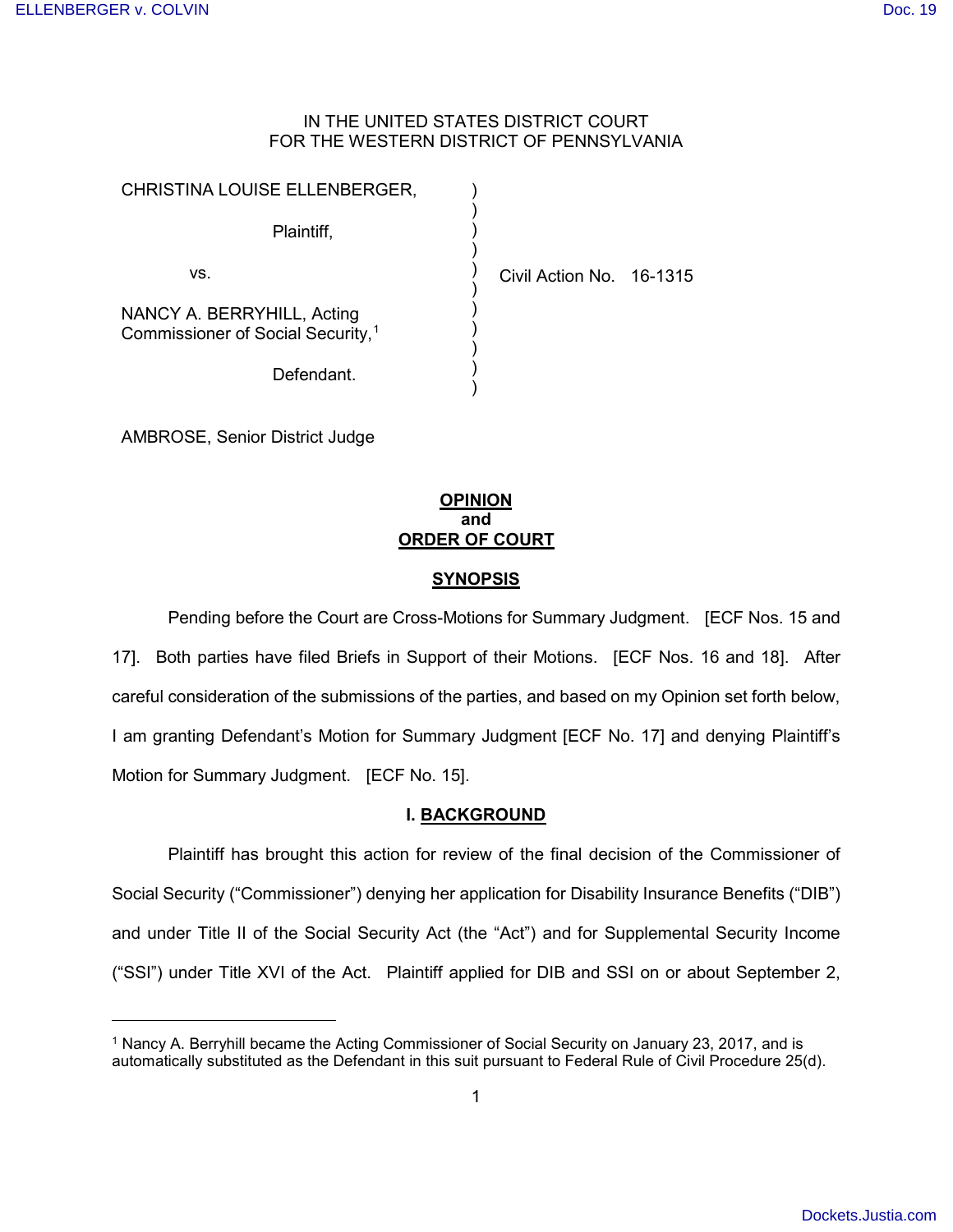[2](#page-1-0)012. [ECF Nos. 9-7 & 9-8].<sup>2</sup> In her applications, she alleged that since September 3, 2011, she had been disabled due to lower back pain, carpal tunnel left hand, left foot problems, depression, and stress. [ECF No. 9-8, at 217]. Administrative Law Judge ("ALJ") David F. Brash held a hearing on June 4, 2014, at which Plaintiff was represented by counsel. [ECF No. 9-3, at 38-74]. Plaintiff appeared at the hearing and testified on her own behalf. Id. A vocational expert also was present at the hearing and testified. Id. at 66-71. In a decision dated September 5, 2014, the ALJ found that jobs existed in significant numbers in the national economy that Plaintiff could perform and, therefore, that Plaintiff was not disabled under the Act. [ECF No. 9-2, at 17-33]. Plaintiff requested review of the ALJ's determination by the Appeals Council, and, the Appeals Council denied Plaintiff's request for review. [ECF No. 9-2, at 1-4]. Having exhausted all of her administrative remedies, Plaintiff filed this action.

The parties have filed Cross-Motions for Summary Judgment. [ECF Nos. 15 and 17]. The issues are now ripe for my review.

## **II. LEGAL ANALYSIS**

#### **A. STANDARD OF REVIEW**

The standard of review in social security cases is whether substantial evidence exists in the record to support the Commissioner's decision. Allen v. Bowen*,* 881 F.2d 37, 39 (3d Cir. 1989). Substantial evidence has been defined as "more than a mere scintilla. It means such relevant evidence as a reasonable mind might accept as adequate." Ventura v. Shalala*,* 55 F.3d 900, 901 (3d Cir. 1995) (quoting Richardson v. Perales*,* 402 U.S. 389, 401 (1971)). Determining whether substantial evidence exists is "not merely a quantitative exercise." Gilliland v. Heckler, 786 F.2d 178, 183 (3d Cir. 1986) (citing Kent v. Schweiker, 710 F.2d 110, 114 (3d Cir. 1983)). "A single piece of evidence will not satisfy the substantiality test if the secretary ignores, or fails to

 $\overline{a}$ 

<span id="page-1-0"></span><sup>2</sup> Plaintiff filed a previous application for SSI and DIB in September 2010, which was denied by an ALJ on or about September 2, 2011. [ECF No. 9-4, at 75-96].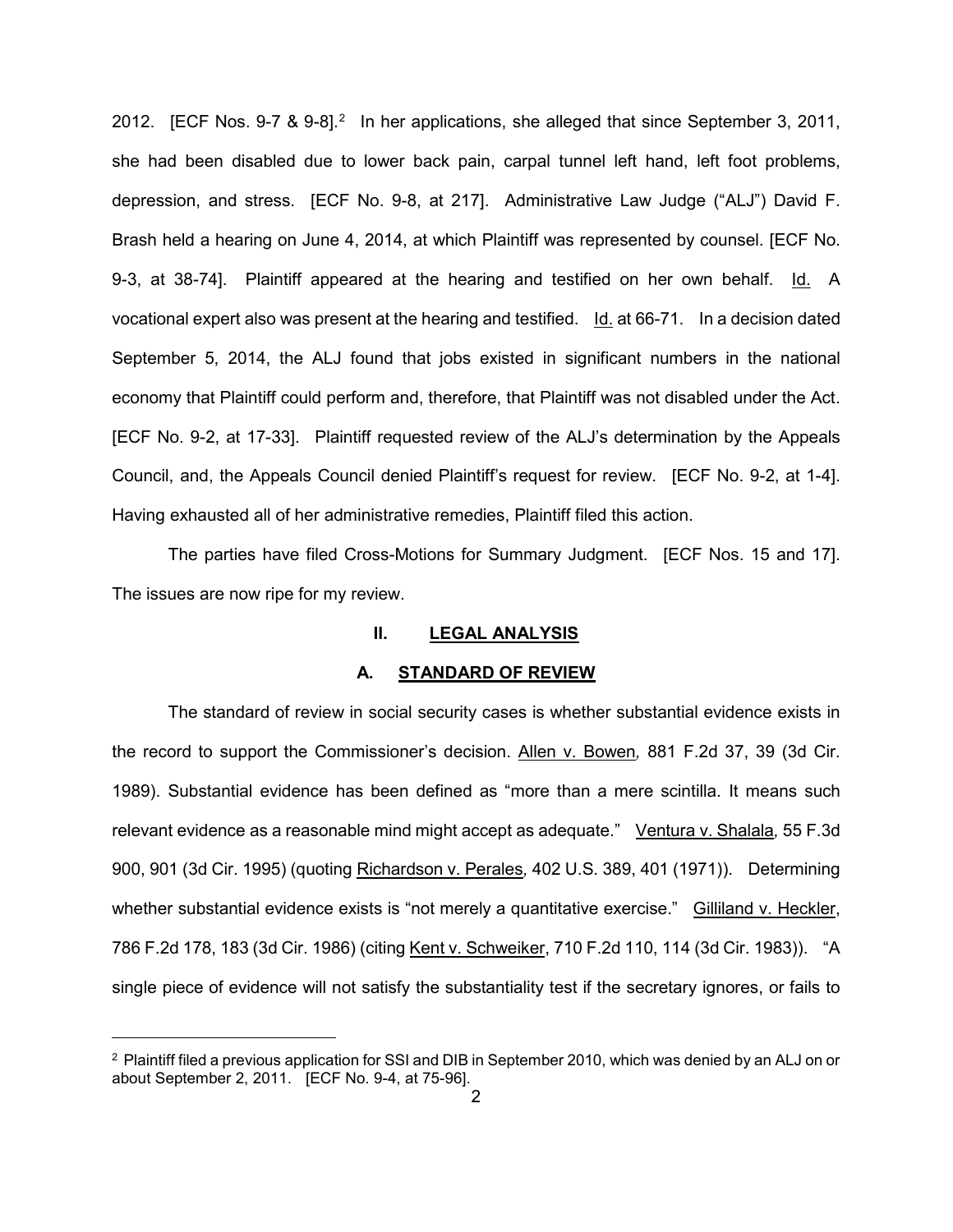resolve, a conflict created by countervailing evidence. Nor is evidence substantial if it is overwhelmed by other evidence – particularly certain types of evidence (e.g., that offered by treating physicians)." Id. The Commissioner's findings of fact, if supported by substantial evidence, are conclusive. 42 U.S.C. § 405(g); Dobrowolsky v. Califano*,* 606 F.2d 403, 406 (3d Cir. 1979). A district court cannot conduct a *de novo* review of the Commissioner's decision or re-weigh the evidence of record. Palmer v. Apfel*,* 995 F. Supp. 549, 552 (E.D. Pa. 1998). Where the ALJ's findings of fact are supported by substantial evidence, a court is bound by those findings, even if the court would have decided the factual inquiry differently. Hartranft v. Apfel, 181 F.3d 358, 360 (3d Cir. 1999). To determine whether a finding is supported by substantial evidence, the district court must review the record as a whole. See 5 U.S.C.  $\S$  706.

To be eligible for social security benefits, the plaintiff must demonstrate that she cannot engage in substantial gainful activity because of a medically determinable physical or mental impairment which can be expected to result in death or which has lasted or can be expected to last for a continuous period of at least 12 months. 42 U.S.C. § 1382(a)(3)(A); Brewster v. Heckler*,*  786 F.2d 581, 583 (3d Cir. 1986).

The Commissioner has provided the ALJ with a five-step sequential analysis to use when evaluating the disabled status of each claimant. 20 C.F.R. §§ 404.1520, 416.920. The ALJ must determine: (1) whether the claimant is currently engaged in substantial gainful activity; (2) if not, whether the claimant has a severe impairment; (3) if the claimant has a severe impairment, whether it meets or equals the criteria listed in 20 C.F.R. pt. 404, subpt. P, app. 1; (4) if the impairment does not satisfy one of the impairment listings, whether the claimant's impairments prevent her from performing her past relevant work; and (5) if the claimant is incapable of performing her past relevant work, whether she can perform any other work which exists in the national economy, in light of her age, education, work experience and residual functional capacity. 20 C.F.R. §§ 404.1520, 416.920. The claimant carries the initial burden of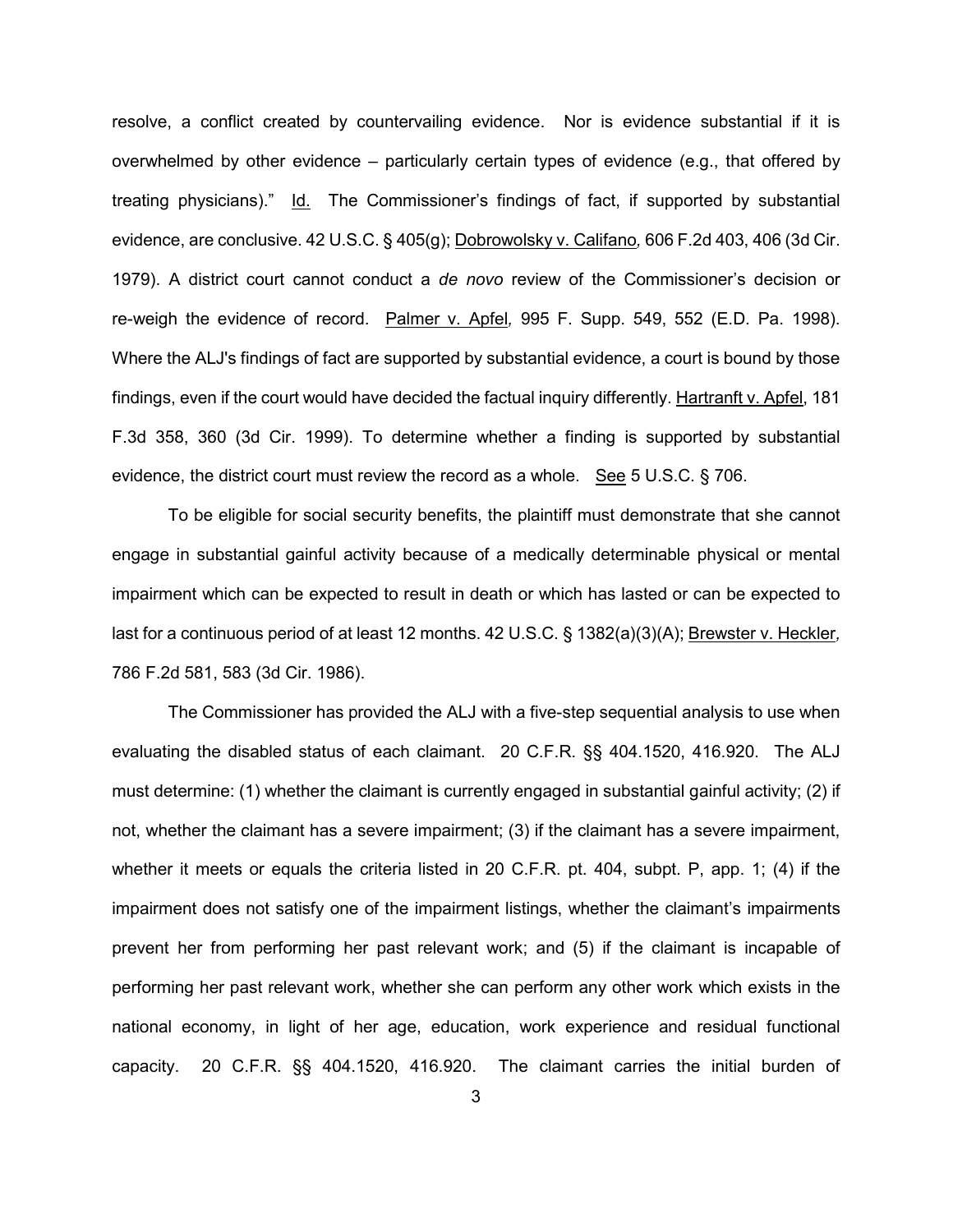demonstrating by medical evidence that she is unable to return to her previous employment (steps 1-4). Dobrowolsky, 606 F.2d at 406. Once the claimant meets this burden, the burden of proof shifts to the Commissioner to show that the claimant can engage in alternative substantial gainful activity (step 5). Id*.*

A district court, after reviewing the entire record may affirm, modify, or reverse the decision with or without remand to the Commissioner for rehearing. Podedworny v. Harris*,* 745 F.2d 210, 221 (3d Cir. 1984).

## **B. WHETHER THE ALJ IMPROPERLY DISREGARDED THE MEDICAL OPINIONS OF PLAINTIFF'S TREATING AND EXAMINING PHYSICIANS**

At Step Two of his analysis, the ALJ found that Plaintiff had the following severe impairments: bilateral plantar fasciitis; migraine headaches; left carpal tunnel syndrome; thoracic compression/status post-vertebroplasty; lumbar degenerative disc disease and spondylosis; discogenic syndrome; lower extremity radiculopathy; chronic pain syndrome; avoidant and dependent personality disorder with paranoid and phobic factors; major depressive disorder, panic disorder with agoraphobia, anxiety disorder, adjustment disorder with mixed anxiety and depressed mood, bipolar disorder, and intellectual disability. [ECF No. 9-2, at 19-20]. The ALJ found that Plaintiff had the residual functional capacity ("RFC") to perform sedentary work as defined in 20 C.F.R. §§ 404.1567(a) and 416.967(a) except that Plaintiff could only stand for one hour, cumulatively, within an eight hour workday; never climb a ladder, rope, or scaffold; never crawl, kneel, stoop, crouch, or balance; only occasionally bend; only occasionally push, pull, or operate foot controls with the lower extremities; only occasionally climb ramps and stairs; would require a sit-stand option, at the work station, with intervals no more frequent than every thirty minutes; must avoid all exposure to unprotected heights, dangerous machinery, and like workplace hazards; was limited to understanding, remembering, and carrying out simple instructions and performing simple, routine tasks; was limited to no work-related contact with the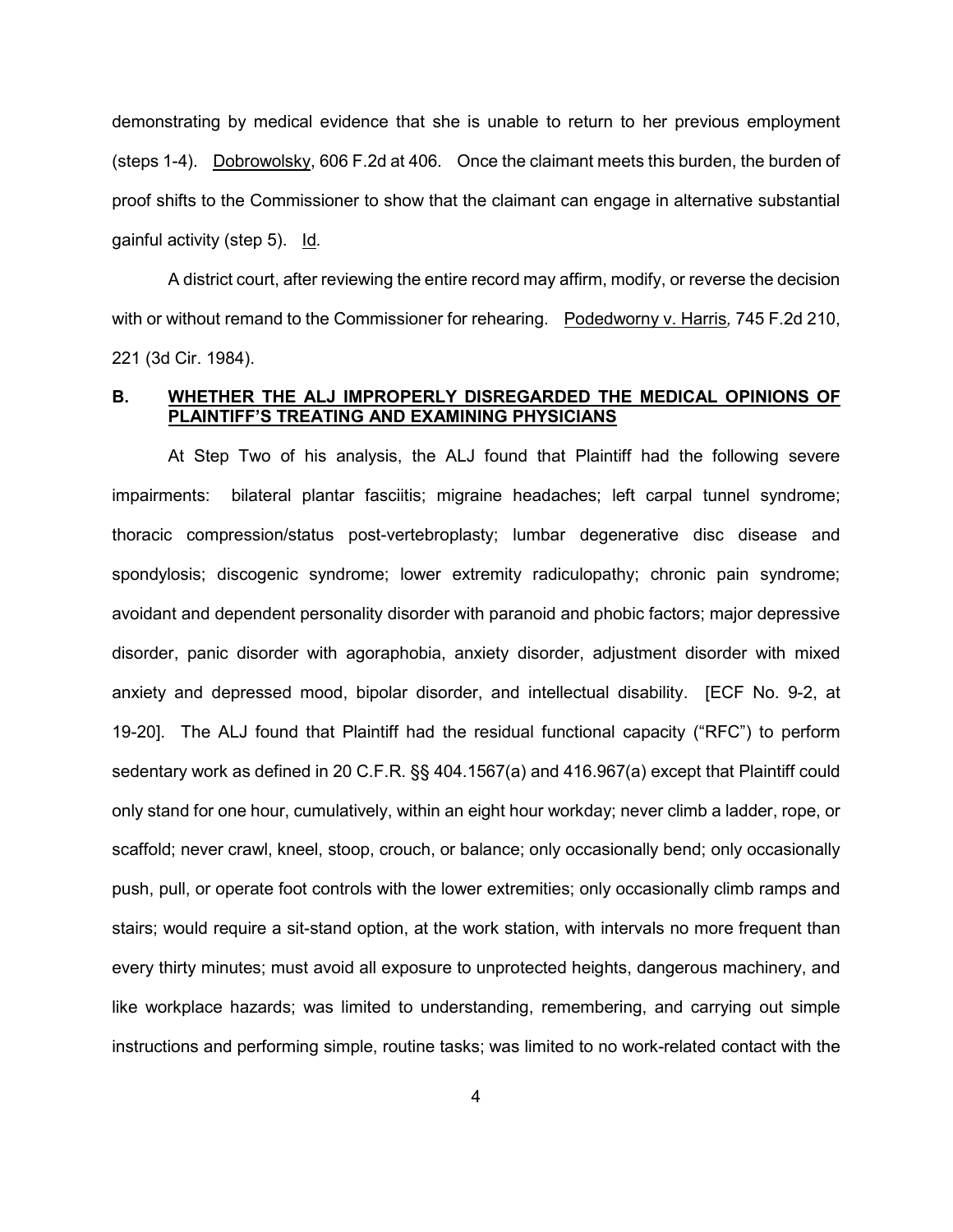public, only occasional and superficial interaction with co-workers, and no more than occasional supervision; and was limited to a low-stress work environment, which means no production rate pace work, but, rather, goal oriented work with only occasional and routine changes in work setting. [ECF No. 9-2, at 23-30]. The ALJ concluded that jobs existed in significant numbers in the national economy that Plaintiff could perform, including surveillance systems monitor, document preparer, and table worker. Id. at 30-32.

Plaintiff argues that the ALJ erred when weighing the medical opinion evidence. [ECF No. 16, at 12-15]. Specifically, she asserts that the ALJ improperly rejected the reports of Drs. Robert Hornsby, Gerald Street, Clifford Vogan, Julie Uran, and Robert Eisler, all of whom treated and/or examined Plaintiff for her physical or mental impairments. Id. After careful review, I find that Plaintiff's argument is without merit.

The amount of weight accorded to medical opinions is well-established. Generally, the opinions of a claimant's treating physicians are entitled to substantial and, at times, even controlling weight. 20 C.F.R. §§ 404.1527(c), 416.927(c).<sup>[3](#page-4-0)</sup> To be entitled to controlling weight, however, the treating physician's opinion must be well supported by medical techniques and consistent with the other substantial evidence of record. See Fargnoli v. Massanari, 247 F.3d 34, 43 (3d Cir. 2001). To determine the weight of a treating physician's opinion, the ALJ may consider a number of factors, including consistency, length of treatment, corroborating evidence, and supportability. 20 C.F.R. §§ 404.1527, 416.927. As the Court of Appeals for the Third Circuit has explained:

"A cardinal principle guiding disability determinations is that the ALJ accord treating physicians' reports great weight, especially 'when their opinions reflect expert judgment based on continuing observation of the patient's condition over a prolonged period of time.'" Morales v. Apfel, 225 F.3d 310, 317 (3d Cir. 2000)

l

<span id="page-4-0"></span><sup>&</sup>lt;sup>3</sup> Although the regulations governing the evaluation of medical evidence were recently amended, the version effective March 27, 2017, does not apply to the present claim. See [20 C.F.R. §§ 404.1527,](https://1.next.westlaw.com/Link/Document/FullText?findType=L&pubNum=1000547&cite=20CFRS416.927&originatingDoc=Ic8016140313911e7815ea6969ee18a03&refType=LQ&originationContext=document&transitionType=DocumentItem&contextData=(sc.Search)) 416.927 [\(2017\);](https://1.next.westlaw.com/Link/Document/FullText?findType=L&pubNum=1000547&cite=20CFRS416.927&originatingDoc=Ic8016140313911e7815ea6969ee18a03&refType=LQ&originationContext=document&transitionType=DocumentItem&contextData=(sc.Search)) [20 C.F.R. §§ 404.1520c,](https://1.next.westlaw.com/Link/Document/FullText?findType=L&pubNum=1000547&cite=20CFRS416.920C&originatingDoc=Ic8016140313911e7815ea6969ee18a03&refType=LQ&originationContext=document&transitionType=DocumentItem&contextData=(sc.Search)) 416.920c (2017).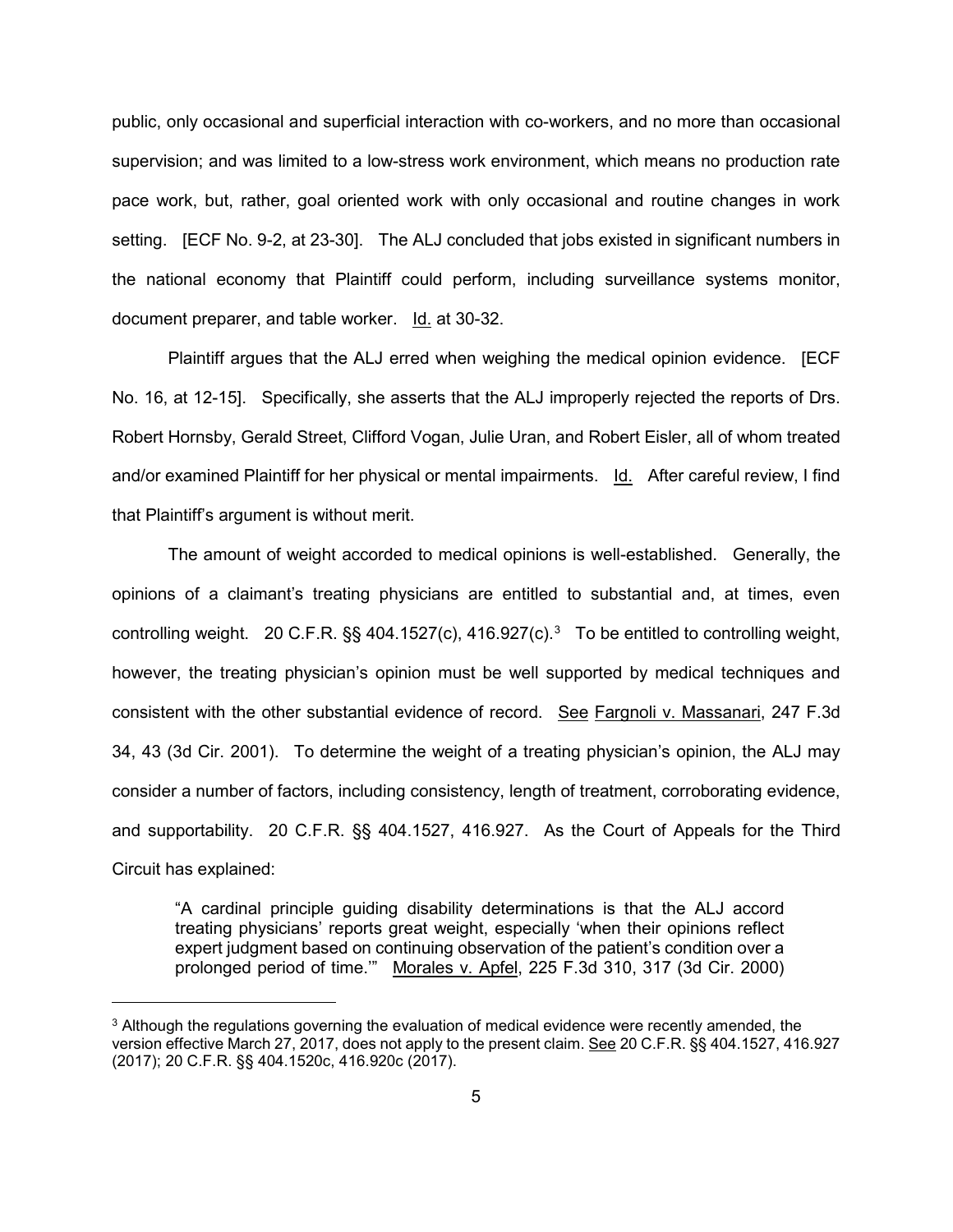(quoting Plummer v. Apfel, 186 F.3d 422, 429 (3d Cir. 1999)). However, "where . . . the opinion of a treating physician conflicts with that of a non-treating, non-examining physician, the ALJ may choose whom to credit" and may reject the treating physician's assessment if such rejection is based on contradictory medical evidence. Id. Similarly, under 20 C.F.R. § 416.927[(c)](2), the opinion of a treating physician is to be given controlling weight only when it is well-supported by medical evidence and is consistent with other evidence in the record.

Becker v. Comm'r of Soc. Sec. Admin., 403 F. App'x 679, 686 (3d Cir. 2010). Although the ALJ may choose who to credit when faced with a conflict, he "cannot reject evidence for no reason or for the wrong reason." Diaz v. Comm'r of Soc. Sec., 577 F.3d 500, 505 (3d Cir. 2009).

Regarding Plaintiff's physical impairments, Dr. Hornsby, Plaintiff's primary care physician, completed a two-page Medical Source Statement of Claimant's Ability to Perform Work-Related Physical Activities on August 12, 2011, shortly prior to the alleged onset date. [ECF No. 9-16 at 595-596, Ex. B19F]. The statement indicated that Plaintiff could frequently lift and carry ten pounds or less, occasionally lift and carry 20-25 pounds, and never lift or carry 50 pounds or more. Id. at 595. Dr. Hornsby further opined that Plaintiff could stand and walk less than two hours and sit less than 6 hours. He checked that Plaintiff experienced fatigue; required rest periods during the day; suffered from moderate pain; and occasionally needed to elevate her legs during an eight-hour work day. Id. He stated that Plaintiff was not limited in pushing or pulling; could occasionally climb and never balance, stoop, kneel, crouch, or crawl; was limited in reaching and handling; and had unlimited dexterity, seeing, hearing, and speaking. Id. at 596. Dr. Hornsby found no environmental restrictions. Id.

One-time consultative examiner Dr. Vogan examined Plaintiff on or about January 15, 2013 and completed a similar Medical Source Statement of Claimant's Ability to Perform Work-Related Physical Activities on that same date. [ECF No. 9-12 at 395-402, Ex. B7F]. Dr. Vogan's statement indicated that Plaintiff could lift and carry 2-3 pounds frequently and 20 pounds occasionally; was limited to 1 hour or less of standing in an eight-hour work day; and had no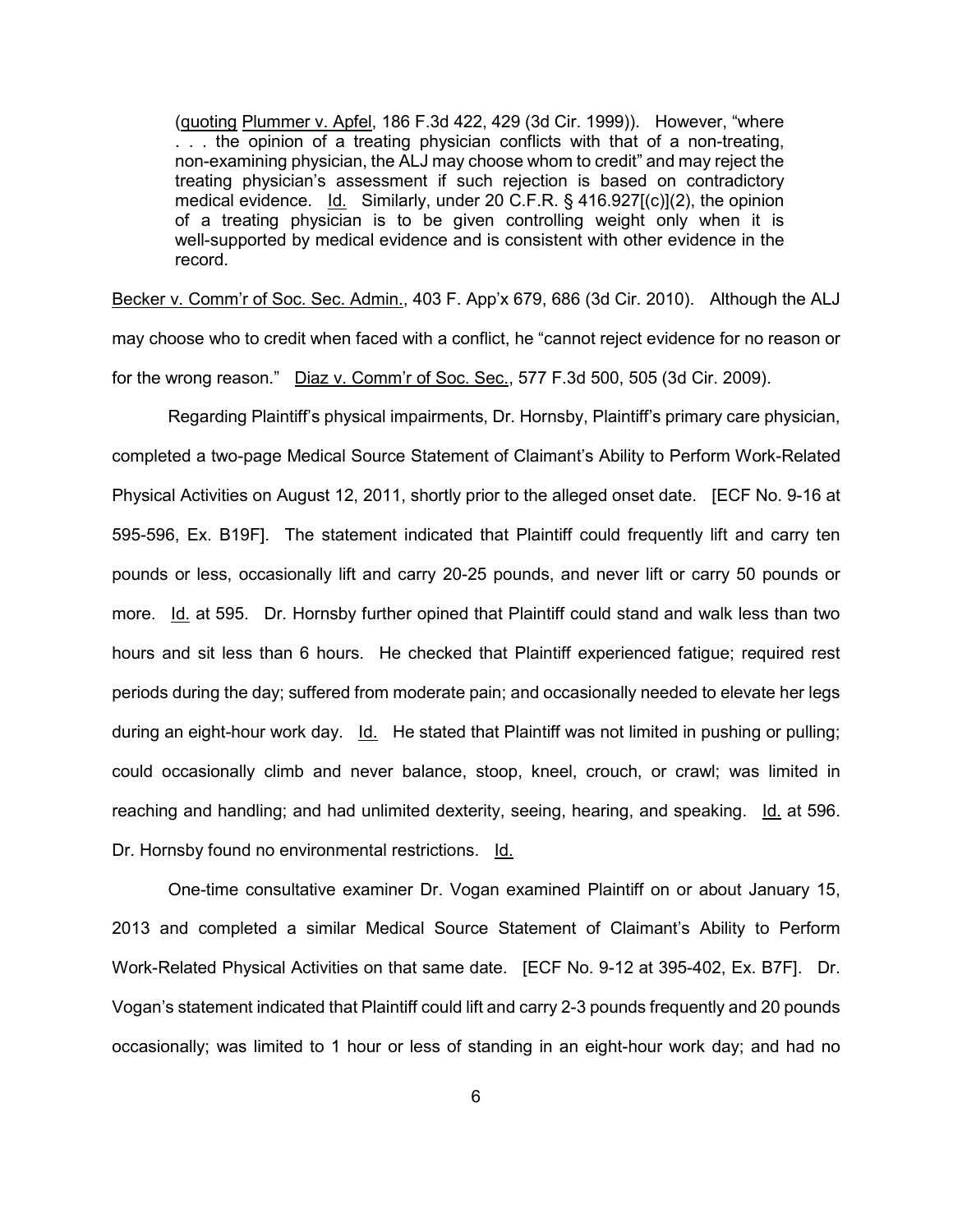limitation on sitting. Id. at 397. He stated that Plaintiff's ability to push and pull was limited in both upper and lower extremities and that she also was limited in her ability to reach, feel, and see. Id. at 397-398. Dr. Vogan opined that Plaintiff could occasionally bend and never kneel, stoop, crouch, balance, or climb. Id. at 398. He found no limitations with respect to handling, fingering, hearing, speaking, tasting/smelling, or continence, and indicated environmental restrictions only with respect to heights and moving machinery. Id.

The ALJ game "some weight" to both Dr. Hornsby's and Dr. Vogan's opinions. [ECF No. 9-2, at 29-30]. The ALJ stated, however, that Dr. Vogan's conclusions regarding Plaintiff's upper extremity functioning were not supported by the record evidence and, therefore, a limitation to lifting and carrying at the sedentary exertion level would fully accommodate Plaintiff's restrictions stemming from carpal tunnel syndrome in her left hand and wrist. Id. at 29 (citing Exs. B7F, B17F, and B10F). The ALJ similarly found that Dr. Hornsby's conclusions regarding Plaintiff's postural limitations, need to elevate her legs, and reaching and handling limitations were inconsistent with the record evidence. Id. at 29-30 (citing Exs. B10F, B14F, and B19F).

With respect to Plaintiff's mental impairments, treating psychiatrist Gerald Streets filled out a three-page Pennsylvania Department of Public Welfare Employability Assessment check-box form on March 22, 2013, on which he checked that Plaintiff was "temporarily disabled – less than 12 months" for depression NOS. [ECF No. 9-16, Ex. B18F]. Dr. Streets listed the period of the temporary disability as December 14, 2012 through December 1, 2013. Id. He checked that his assessment was based upon clinical history and a December 14, 2012 evaluation. Id. Consultative psychologist, Julie Uran, evaluated Plaintiff and completed a medical source statement on November 21, 2012, indicating that Plaintiff had no restrictions understanding, remembering, or carrying out short, simple instructions; slight restrictions on making judgments on simple work-related decisions; and moderate restrictions on understanding, remembering, and carrying out detailed instructions, due to depression, anxiety, and agoraphobia. [ECF No. 9-12,

7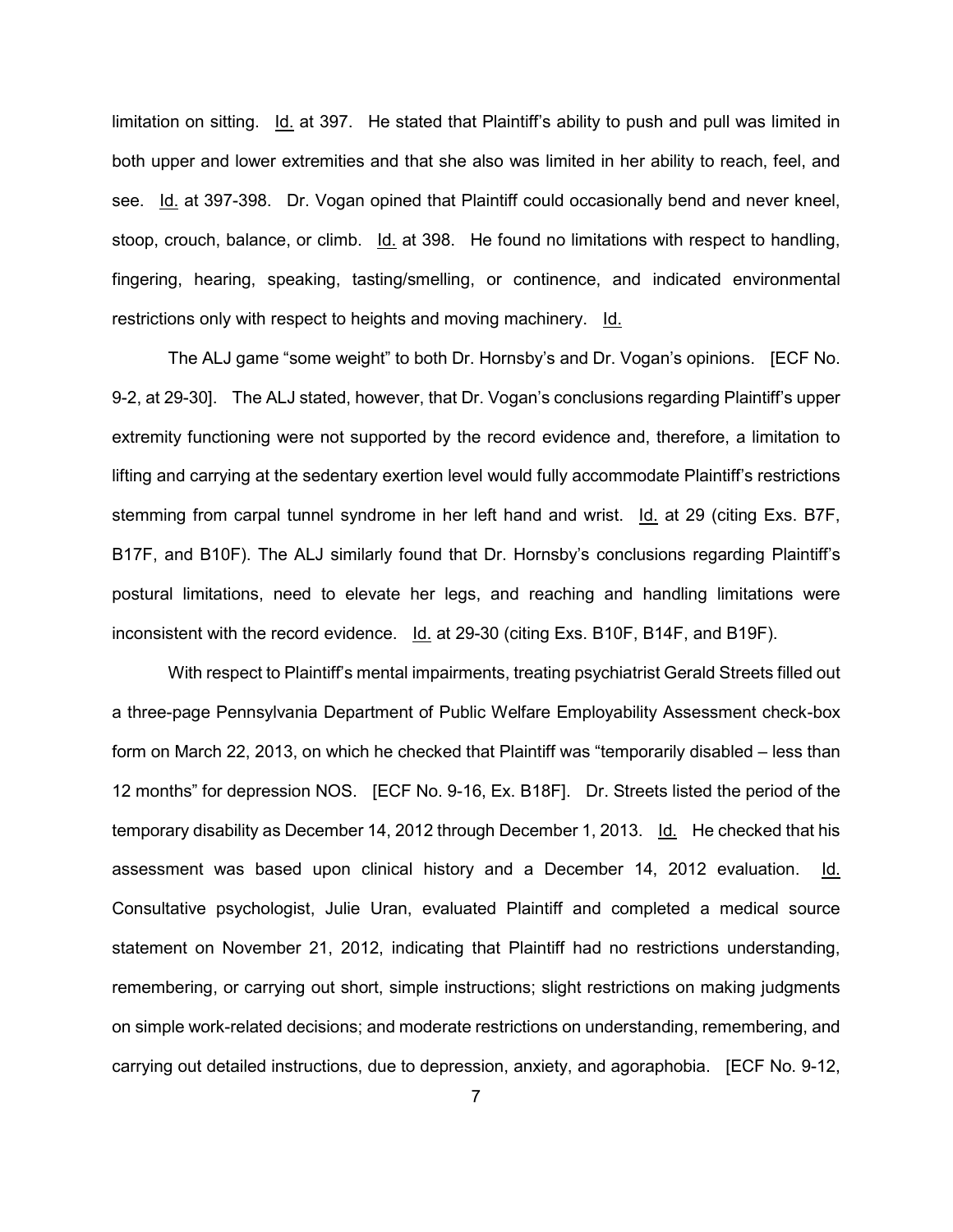Ex. B5F]. Dr. Uran also opined that Plaintiff had no restrictions interacting appropriately with supervisors; slight restrictions on responding appropriately to changes in a routine work setting; moderate restrictions interacting appropriately with the public and co-workers; and marked restrictions on responding appropriately to work pressures in a usual work setting. Id. Finally, consultative psychiatrist, Robert Eisler, M.D., evaluated Plaintiff on May 22, 2014 and opined that she had slight restrictions understanding and remembering short, simple instructions; moderate restrictions on carrying out short, simple instructions; marked restrictions on understanding and remembering detailed instructions, and making judgments on simple work-related decisions; and extreme restrictions on carrying out detailed instructions. [ECF No. 9-13, Ex. B12F]. Dr. Eisler also indicated that Plaintiff had slight restrictions interacting appropriately with co-workers and following work rules; moderate restrictions on interacting appropriately with the public, responding appropriately to changes in a routine work setting, and maintaining attention/concentration; and marked restrictions on interacting appropriately with supervisors, responding appropriately to work pressures in a usual work setting, functioning independently, behaving in an emotionally stable manner, and demonstrating reliability. Id. In his psychiatric evaluation, Dr. Eisler further opined that Plaintiff would "be unemployable for the next year or more." Id.

The ALJ gave little weight to Dr. Street's March 2013 opinion that Plaintiff was temporarily disabled, explaining that the opinion was provided on a check-box form without any explanation or detailed analysis of Plaintiff's specific functional limitations. [ECF No. 9-2, at 29]. The ALJ further noted that the opinion was inconsistent with Dr. Street's own treatment notes. Id. The ALJ also gave little weight to Dr. Eisler's May 2014 opinion on the grounds that it was based largely on Plaintiff's subjective complaints and self-reported problems, and was not consistent with her generally unremarkable mental status examinations and treatment notes. Id. at 28-29. The ALJ gave some weight to Dr. Uran's November 2012 opinion. Id. at 28. Specifically, he found that Dr. Uran's conclusion that Plaintiff had moderate to marked limitations responding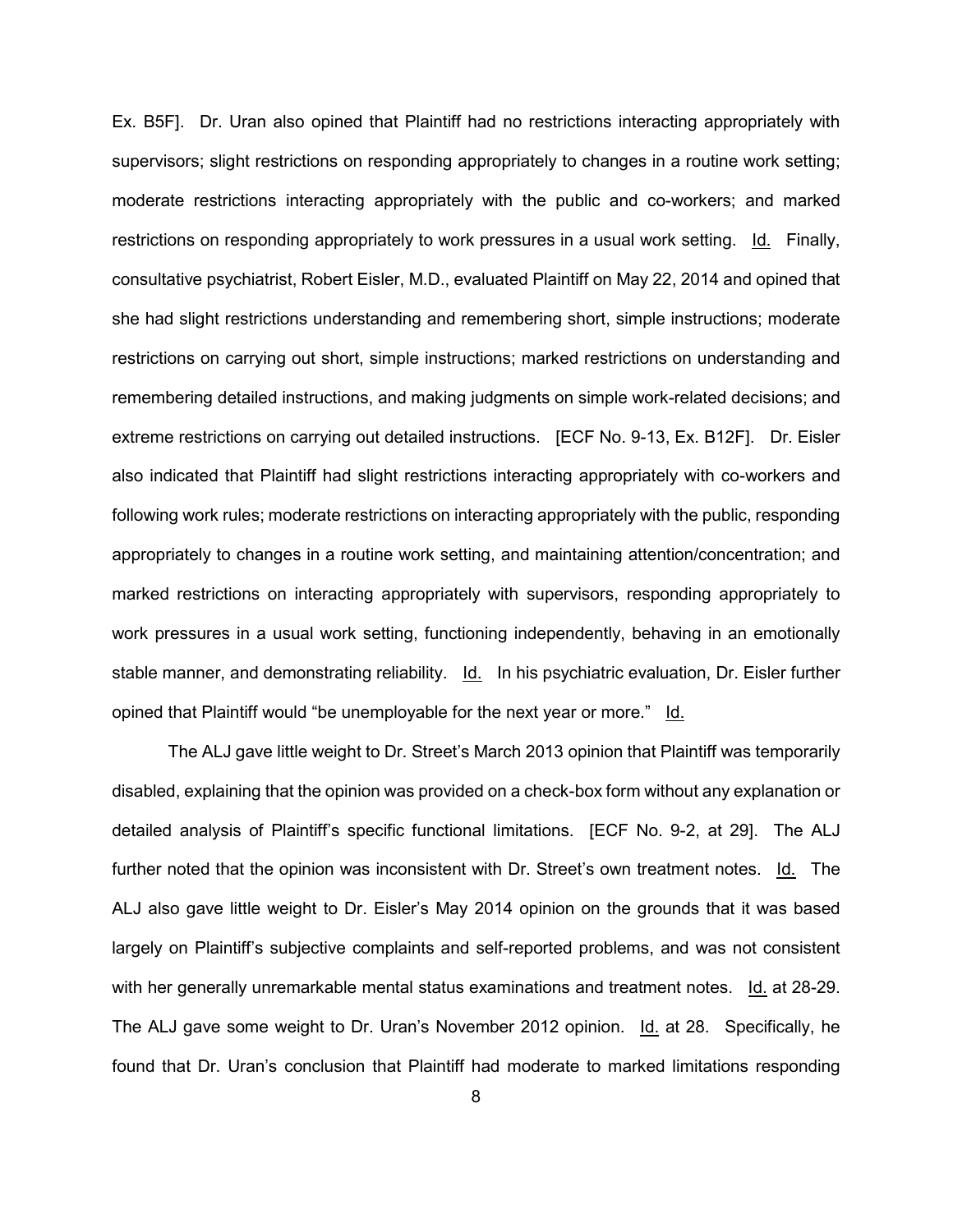appropriately to work pressure in a usual work setting was not consistent with the record evidence. Id. He gave great weight, however, to Dr. Uran's conclusions that Plaintiff had no difficulty understanding, remembering, and carrying out short, simple instructions; moderate difficulty interacting appropriately with the public and coworkers; and slight problems making judgments on simple work-related decisions. Id.

Citing the treating physician doctrine, Plaintiff faults the ALJ's assessment of these medical opinions, arguing, without citation to the record, that he "improperly rejected" the opinions and instead should have given them "substantial weight" because "their reports are clearly supported by all of the other evidence of record including the examining and treating medical providers." [ECF No. 16, at 14-15]. She further declares, again without citation, that each of the doctors' reports "individually support[s] the conclusion that Plaintiff is disabled" and "there are no reports by any examining or treating physician that Plaintiff is not disabled." Id. at 15.

Plaintiff's arguments are unpersuasive. Contrary to her suggestion that the ALJ "substitute[d] his own judgment for uncontroverted medical opinions," the ALJ properly followed the dictates of 20 C.F.R. §§ 404.1527, 416.927, and S.S.R. 96-2p with respect to evaluating medical opinions, including citation to substantial record evidence that the portions of the physicians' reports at issue were inconsistent with and/or unsupported by the record. For example, in discounting Dr. Vogan's conclusions regarding Plaintiff's upper extremity limitations, the ALJ pointed to Dr. Hornsby's treatment notes indicating full joint motion in all extremities in March 2014 and treatment notes from Kelly Kay, D.O., who also examined Plaintiff in March 2014 and found normal fine motor movements, no upper extremity neurological signs, and no weakness. [ECF No. 9-2 (citing Exs. B10F, B17F)]. The ALJ also cited a normal June 2014 nerve conduction study, a lack of any diagnostic testing confirming carpal tunnel problems, and the lack of any carpal tunnel releases or upper extremity surgeries. Id. With respect to Dr. Hornsby's conclusions regarding Plaintiff's need to elevate her legs and reaching, handling, and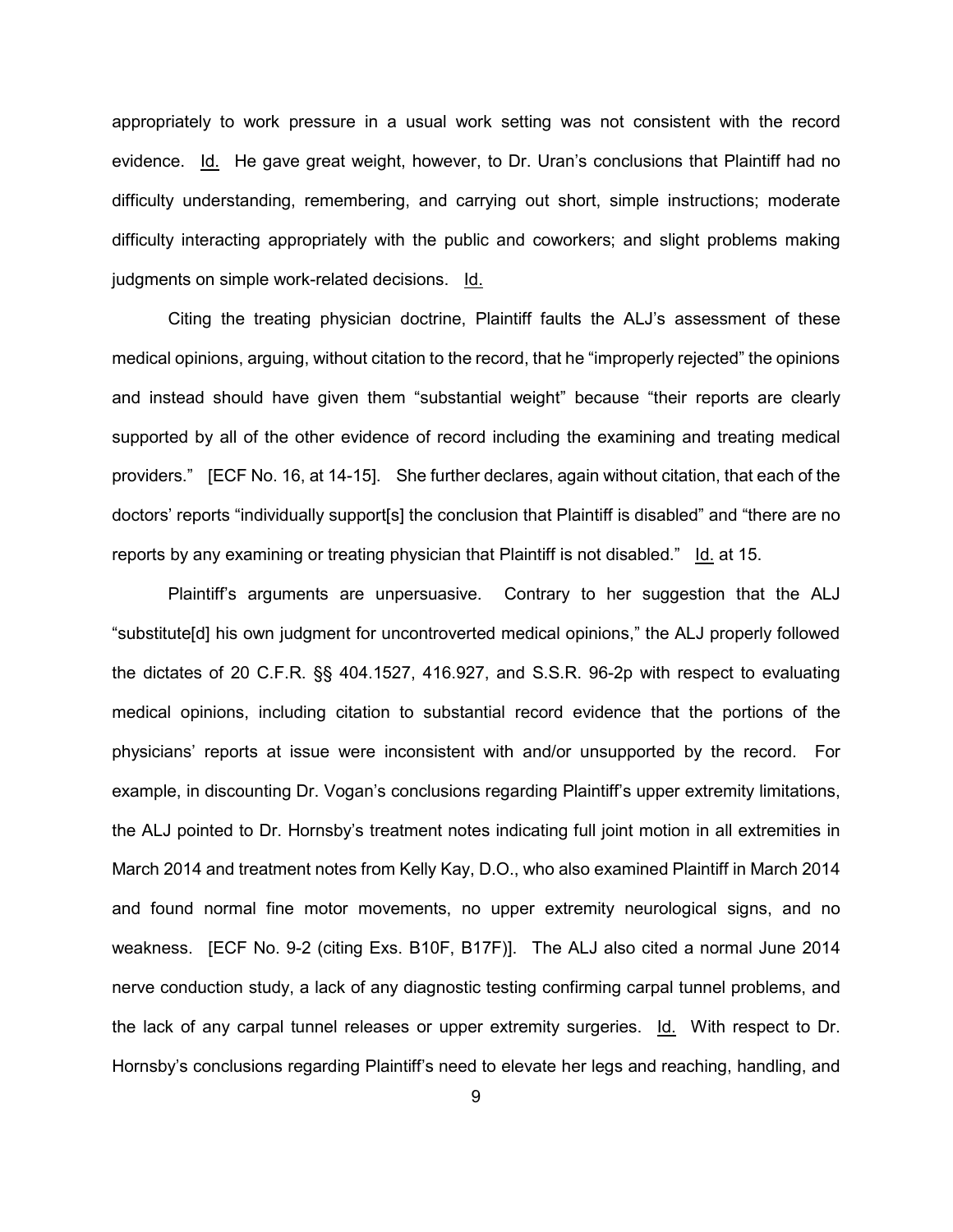postural limitations, the ALJ noted that such limitations were inconsistent with treatment records showing back pain and chronic pain under good or fair control; no problems with gait or ambulation; full joint motion; and normal fine finger and fine motor movements. Id. at 29-30 (citing Exs. B10F & B14F). The ALJ also noted that Dr. Hornsby's assessments were inconsistent with negative EMG testing in June 2014, the lack of any corrective lumbar or back surgeries since a December 2013 thoracic vertebroplasty, and a lack of any foot or hand surgeries or consistent treatment for plantar fasciitis or carpal tunnel syndrome. Id.

In discussing the mental health opinions, the ALJ noted that Dr. Street's opinion was inconsistent with his own treatment notes, which contained generally unremarkable mental status examinations, no referrals for inpatient care, and no references to frequent or debilitating panic attacks. [ECF No. 9-2 at 29 (citing Exs. B8F, B9F, and B18F)]. The ALJ further pointed out that Dr. Street's only GAF assessment of Plaintiff, dated January 2013, was 55, indicating only moderate symptoms. Id. (citing Ex. B8F).<sup>[4](#page-9-0)</sup> Moreover, it is well-established that "check-the-box" forms such as the DPW form that Dr. Street completed are inherently suspect and are "weak evidence at best." See Mason v. Shalala, 994 F.2d 1058, 1065 (3d Cir. 1993); Grogan v. Comm'r of Soc. Sec., 459 F. App'x 132, 138 n.7 (3d Cir. 2012). In support of his decision to assign little weight to Dr. Uran's opinion that Plaintiff had moderate to marked limitations responding appropriately to work pressure in a usual work setting, the ALJ cited inconsistent psychiatric progress notes containing largely unremarkable mental status examinations. [ECF

.

<span id="page-9-0"></span><sup>&</sup>lt;sup>4</sup> The GAF scale is used by clinicians to report an individual's overall level of functioning. See Cainglit v. Barnhart, 85 F. App'x 71, 74-75 (10<sup>th</sup> Cir. 2003). A GAF of 21-30 indicates behavior that "is considerably influenced by delusions or hallucinations OR serious impairment in communication or judgment . . . OR inability to function in almost all areas (e.g., stays in bed all day, no job, home, or friends)." See American Psychiatric Assoc. Diagnostic and Statistical Manual of Mental Disorders (4th ed., Text Rev. 2000) ("DSM-IV-TR"). A GAF of 31-40 indicates "some impairment in reality testing or communication . . . OR major impairment in several areas such as work or school, family relations, judgment, thinking, or mood." Id. A GAF of 41-50 denotes Aserious symptoms (e.g., suicidal ideation . . . ) . . . OR any serious impairment in social, occupational, or school functioning." Id. A GAF from 51-60 indicates "moderate symptoms . . . OR moderate difficulty in social, occupational, or school functioning." Id. A GAF from 61-70 reflects "some mild symptoms . . . OR some difficulty in social, occupational, or school functioning . . . , but generally functioning pretty well, has some meaningful relationships." Id.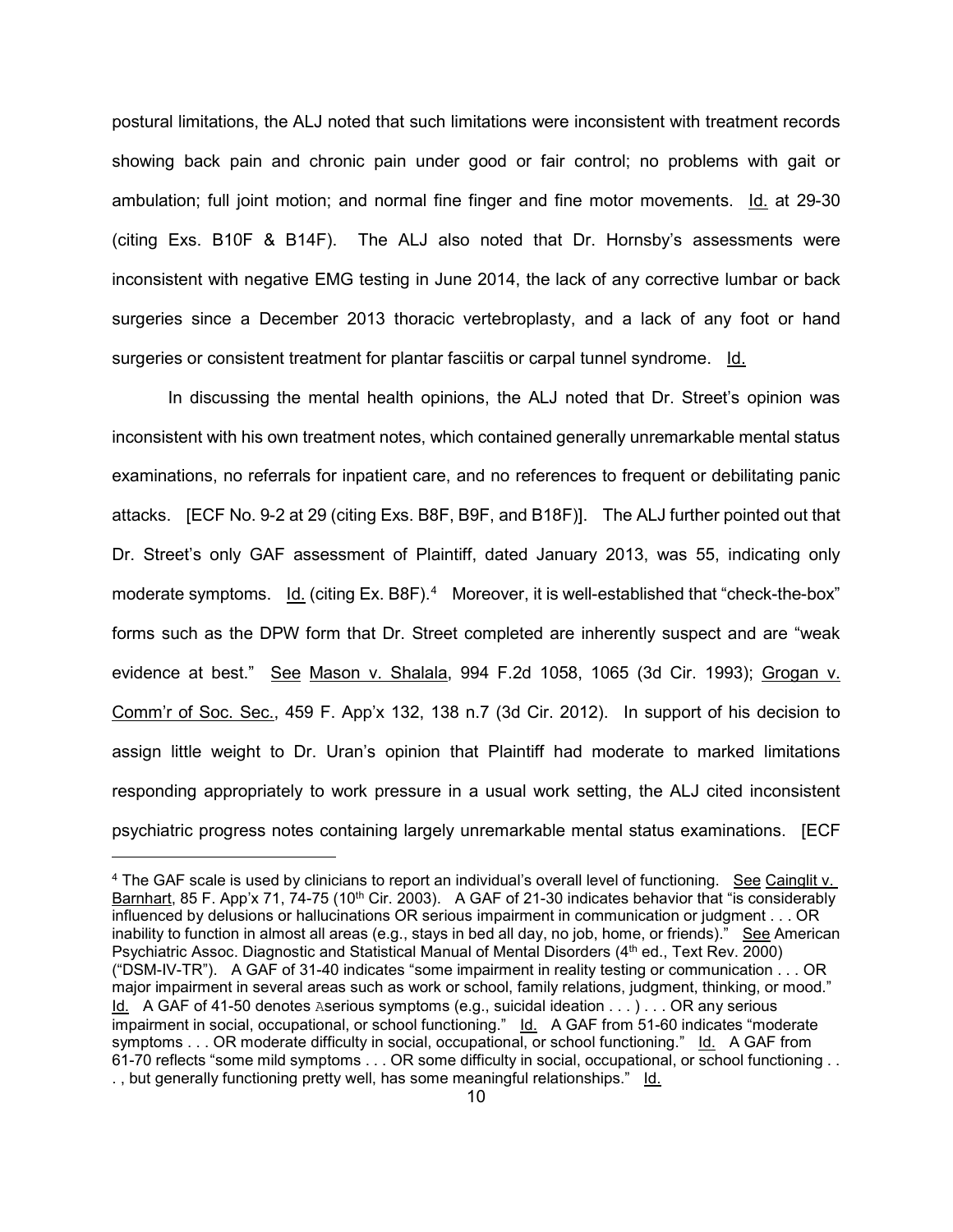No. 9-2 at 28 (citing Exs. B3F, B5F, B6F, B7F, B8F & B9F)]. He noted that Dr. Uran's remaining conclusions, to which he gave great weight, were consistent with Dr. Uran's own examination of Plaintiff showing good eye contact and hygiene and no other significant clinical findings; the mental health treatment records generally showing a stable mood; and the lack of any inpatient treatment since her onset date. Id. In assigning Dr. Eisler's opinion little weight, the ALJ noted numerous inconsistencies with the other evidence of record, including treatment notes and Dr. Uran's report reflecting generally unremarkable mental status examinations; the lack of evidence of psychiatric hospitalizations and emergency room visits for acute symptoms; and primary care physician notes that Plaintiff's depression was stable and under good control. Id. (citing Exs. B3F, B6F, B8F, B9F, B12F, and B17F). The ALJ discounted Dr. Eisler's GAF score of 40 as an outlier, citing the above exhibits and also noting that all other GAF scores in the record ranged between 55 and 60, indicating moderate to almost mild symptoms. Id. at 28-29.

In addition, the ALJ did not disregard the medical opinions at issue in their entirety. Rather, he included numerous restrictions related to Plaintiff's physical and mental impairments in his RFC finding. Id. at 23. The ALJ even chose to give Plaintiff the benefit of the doubt in certain instances, adopting, for example, Dr. Vogan's significant postural limitations even though those limitations were inconsistent with treatment notes indicating that Plaintiff's back pain was under fair or good control. Id. at 29.

As the above citations demonstrate, the ALJ did not, as Plaintiff suggests, substitute his own judgment for *uncontroverted* medical opinions. Rather, consistent with the regulations, he pointed to substantial record evidence showing a lack of supportability and consistency – key factors relevant in the weighing of medical opinions. See 20 C.F.R. §§ 404.1527, 416.927. He also included all limitations supported by the record in his RFC finding and explained his

11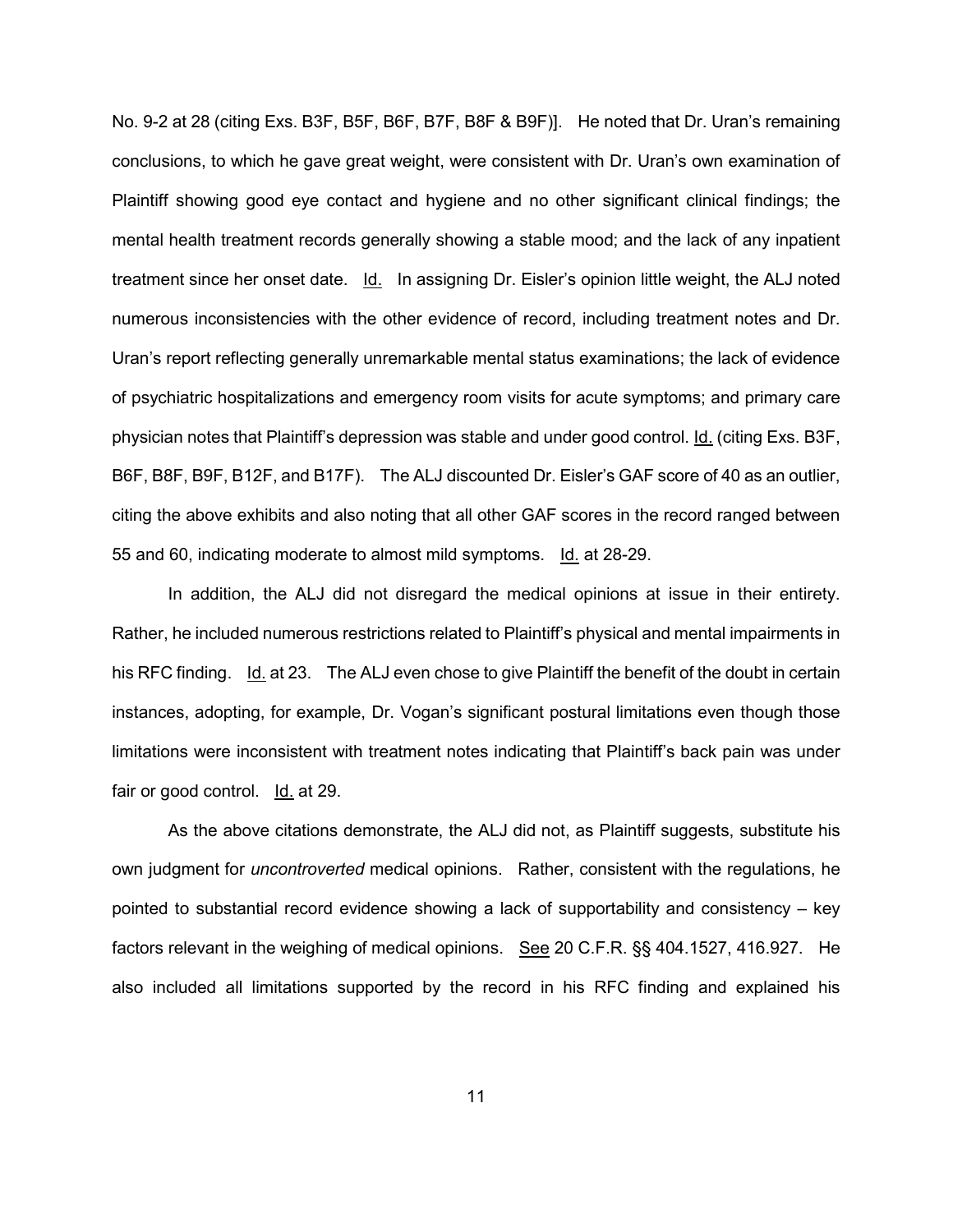reasoning sufficiently to allow meaningful review. Accordingly, I find no error in this regard.<sup>[5](#page-11-0)</sup>

#### **C. WHETHER THE ALJ IMPROPERLY DETERMINED PLAINTIFF'S RFC**

Plaintiff takes issue with the ALJ's RFC finding, arguing that there is substantial evidence that Plaintiff is unable to physically or mentally do the work noted in that finding. In particular, Plaintiff cites the reports of Dr. Hornsby and Dr. Vogan and states that the RFC does not account for Plaintiff's need to elevate her legs and take rest periods or limitations on the use of her hands. [ECF No. 16, at 15-18]. This argument is without merit. As an initial matter, the applicable standard is not whether there is evidence to establish Plaintiff's position, but, rather, whether there is substantial evidence to support the ALJ's finding. Allen v. Bowen, 881 F.2d 37, 39 (3d Cir. 1989). Thus, Plaintiff's argument that substantial evidence supports her position is misplaced. Moreover, as previously discussed, the ALJ appropriately addressed the opinions of Drs. Hornsby and Vogan (and all other medical opinions of record) and weighed them properly. Substantial evidence supports his findings, and he committed no error by declining to include greater limitations in his RFC determination. [6](#page-11-1)

Plaintiff also alleges fault with the ALJ's evaluation of her balancing limitations. Specifically, Plaintiff cites Social Security Ruling 96-9p, which states, in relevant part that:

Postural limitations or restrictions related to such activities as climbing ladders,

l

<span id="page-11-0"></span><sup>5</sup> Plaintiff's note regarding the absence of physician reports opining that Plaintiff is "not disabled" is not evidence that the ALJ's evaluation of the medical opinion evidence was erroneous. It is well-established that the ultimate issue of whether an individual is disabled within the meaning of the Act is a legal determination reserved to the Commissioner. See 20 C.F.R. §§ 404.1527(d), 416.927(d).

<span id="page-11-1"></span><sup>6</sup> In addition to his evaluation of the medical opinion evidence, the ALJ specifically discussed Plaintiff's alleged limitations on the use of her hands and need to elevate her legs and take rest periods and concluded that those limitations were inconsistent with the record evidence and/or incorporated into the RFC finding. See, e.g., ECF No. 9-2, at 24, 27, 31 (finding that Plaintiff's testimony that she must lie down during the day outside of a lunch break was inconsistent with physical examinations and other clinical and objective findings); id. at 25 (finding that the limitations arising from Plaintiff's carpal tunnel syndrome were more than adequately accommodated by the weight restrictions within work at the sedentary level and that the record did not support any greater limitations); id. at 25 (noting that treating physician and pain management notes contained no evidence of significant problems with gait or ambulation, and examinations did not show swelling in the ankles or feet).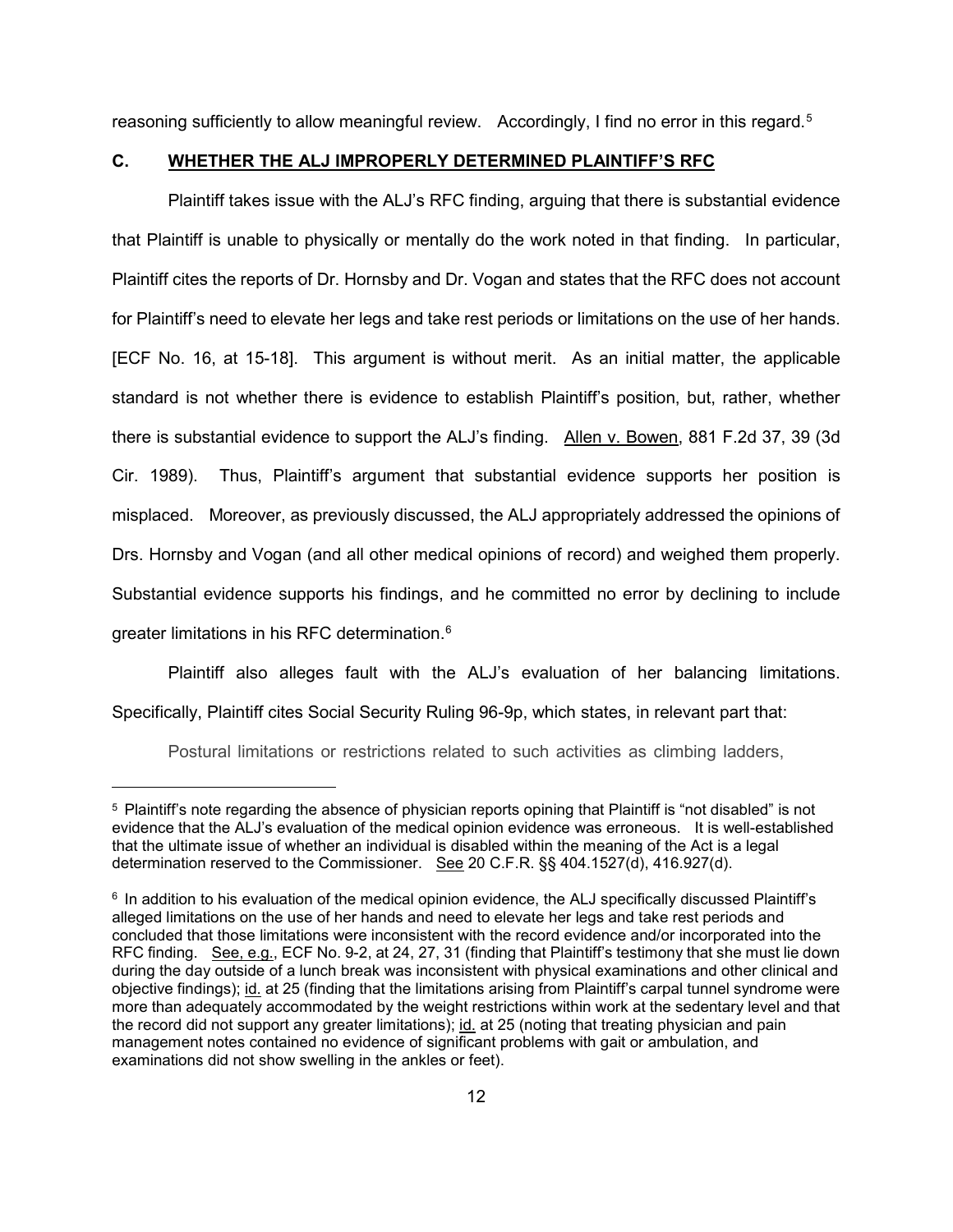ropes, or scaffolds, balancing, kneeling, crouching, or crawling would not usually erode the occupational base for a full range of unskilled sedentary work significantly because those activities are not usually required in sedentary work. In the SCO, "balancing" means maintaining body equilibrium to prevent falling when walking, standing, crouching, or running on narrow, slippery, or erratically moving surfaces. If an individual is limited in balancing only on narrow, slippery, or erratically moving surfaces, this would not, by itself, result in a significant erosion of the unskilled sedentary occupational base. However, if an individual is limited in balancing even when standing or walking on level terrain, there may be a significant erosion of the unskilled sedentary occupational base. It is important to state in the RFC assessment what is meant by limited balancing in order to determine the remaining occupational base. Consultation with a vocational resource may be appropriate in some cases.

S.S.R. 96-9p. Plaintiff argues that the ALJ failed to properly define the balancing requirements at the hearing or ask the vocational expert whether he was following the standard definition of balancing as found in the Selected Characteristics of Occupations ("SCO") in answering the hypothetical questions. [ECF No. 16, at 17-18]. This argument is without merit.

As set forth above, S.S.R. 96-9p states that postural limitations related to activities such as balancing "would not usually erode the occupational base for a full range of unskilled sedentary work significantly because those activities are not usually required in sedentary work." S.S.R. 96-9p. Thus, the ALJ's inclusion of a limitation of no balancing in the RFC finding is not, in itself, inconsistent with a finding of "not disabled." Furthermore, although the RFC finding itself does not describe the balancing limitation in detail, the ALJ set forth in his opinion exactly what the limitation means. [ECF No. 9-2, at 23 n.7 & 31-32]. Specifically, after quoting the section of Ruling 96-9p distinguishing between all balancing (which may significantly erode the occupational base) and balancing as defined by the SCO, *i.e.*, "maintaining body equilibrium to prevent falling when walking, standing, crouching, or running on narrow, slippery, or erratically moving surfaces," the ALJ clarified that the RFC assumed the SCO definition. See ECF No. 9-2, at 32; see also S.S.R. 96-9p (stating that a limitation on balancing on narrow, slippery, or erratically moving surfaces "would not, by itself, result in a significant erosion of the unskilled sedentary occupational base"). Thus, there is no ambiguity in the ALJ's opinion on this issue that would prevent my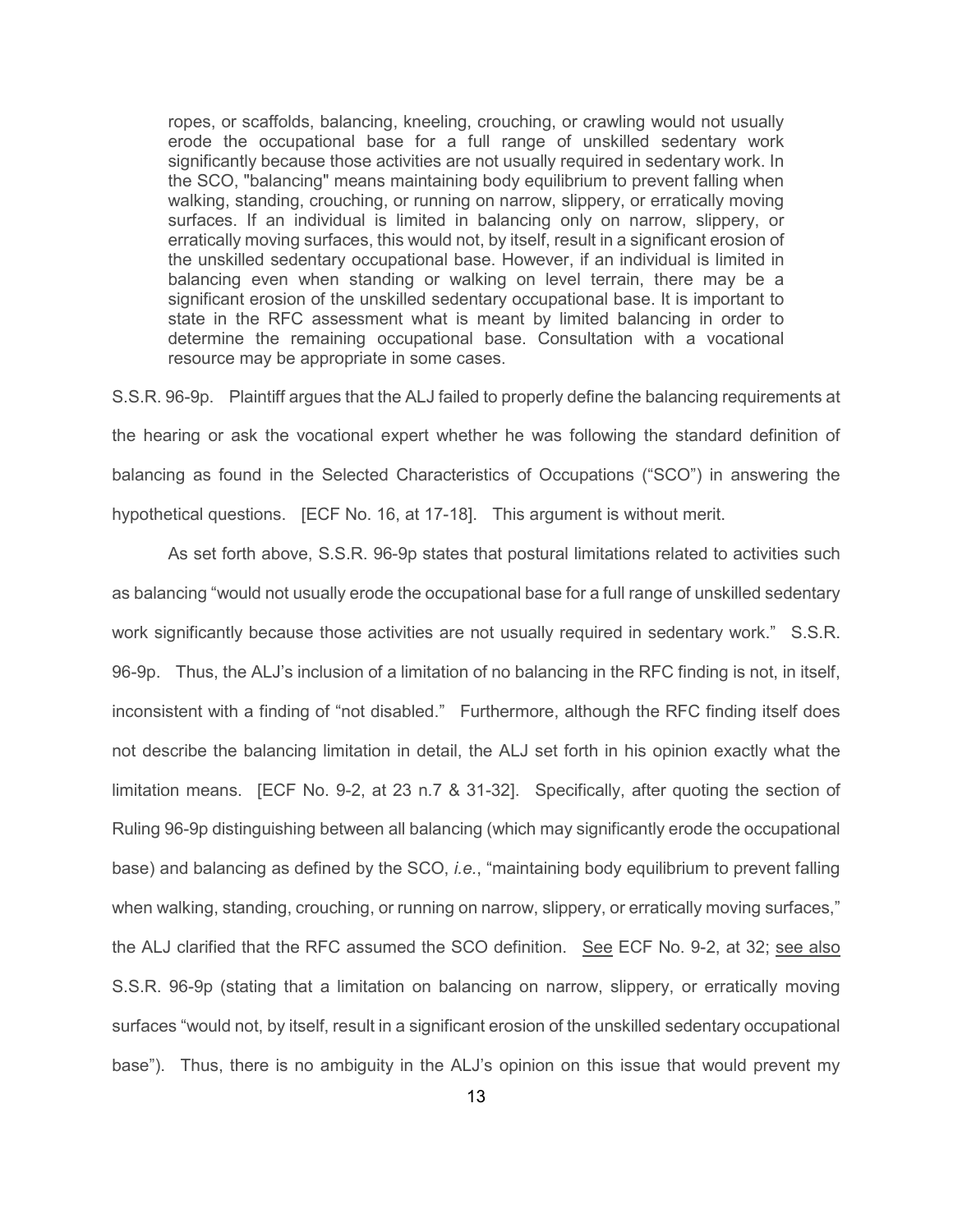meaningful review.

l

Although the ALJ did not provide a detailed description of the balancing limitation in his hypothetical to the VE, there is no requirement in Ruling 96-9p that he do so. Indeed, by bringing in the VE, the ALJ did precisely what Ruling 96-9p directs – *i.e.*, "consult with a vocational resource" to determine whether postural limitations such as balancing eroded the occupational base so as to preclude Plaintiff from gainful employment. As the ALJ noted, VE's are bound to follow the SCO, and the VE in this case did not identify any conflicts between the DOT and his testimony in relying on the RFC. [ECF No. 9-2, at 32]. The VE clearly testified that a limitation to no balancing would not change his opinion that there would be jobs in the national economy that an individual with the limitations posed by the ALJ could perform. [ECF No. 9-3, at 66-68]. Further, as Defendant notes, none of the jobs identified by the VE contain a balancing requirement. See ECF No. 18, at 17 (citing DOT 379.367-010 (surveillance system monitor); DOT 249.587-018 (document preparer); and DOT 739.687-182 (table worker)).

For all of these reasons, I find that the ALJ properly followed the regulations and Ruling 96-9p in his treatment of Plaintiff's postural limitations<sup>[7](#page-13-0)</sup> in the RFC finding, and remand is not warranted on this issue.

## **D. WHETHER THE ALJ IMPROPERLY DISREGARDED THE TESTIMONY OF THE VE AND RELIED ON AN INCOMPLETE HYPOTHETICAL QUESTION**

Plaintiff argues that the ALJ improperly disregarded the testimony of the VE that, to keep a job, an individual would not be able to be off task more than ten percent of the work day, would not be permitted to miss more than one day of work per month, and would only be able to lie down up to one hour fifteen minutes during breaks. [ECF No. 16, at 18-19]. Plaintiff also contends that

<span id="page-13-0"></span><sup>7</sup> Ruling 96-9p also addresses the possible effect of stooping limitations on the occupational base. S.S.R. 96-9p. Although Plaintiff quotes the stooping language contained in this section of 96-9p in her Brief, she only develops a specific argument as to balancing. Because Plaintiff does not make any meaningful argument as to stooping, I do not need to address stooping here. Even if Plaintiff intended to include stooping within the scope of her argument, however, that argument fails for the same reasons set forth above.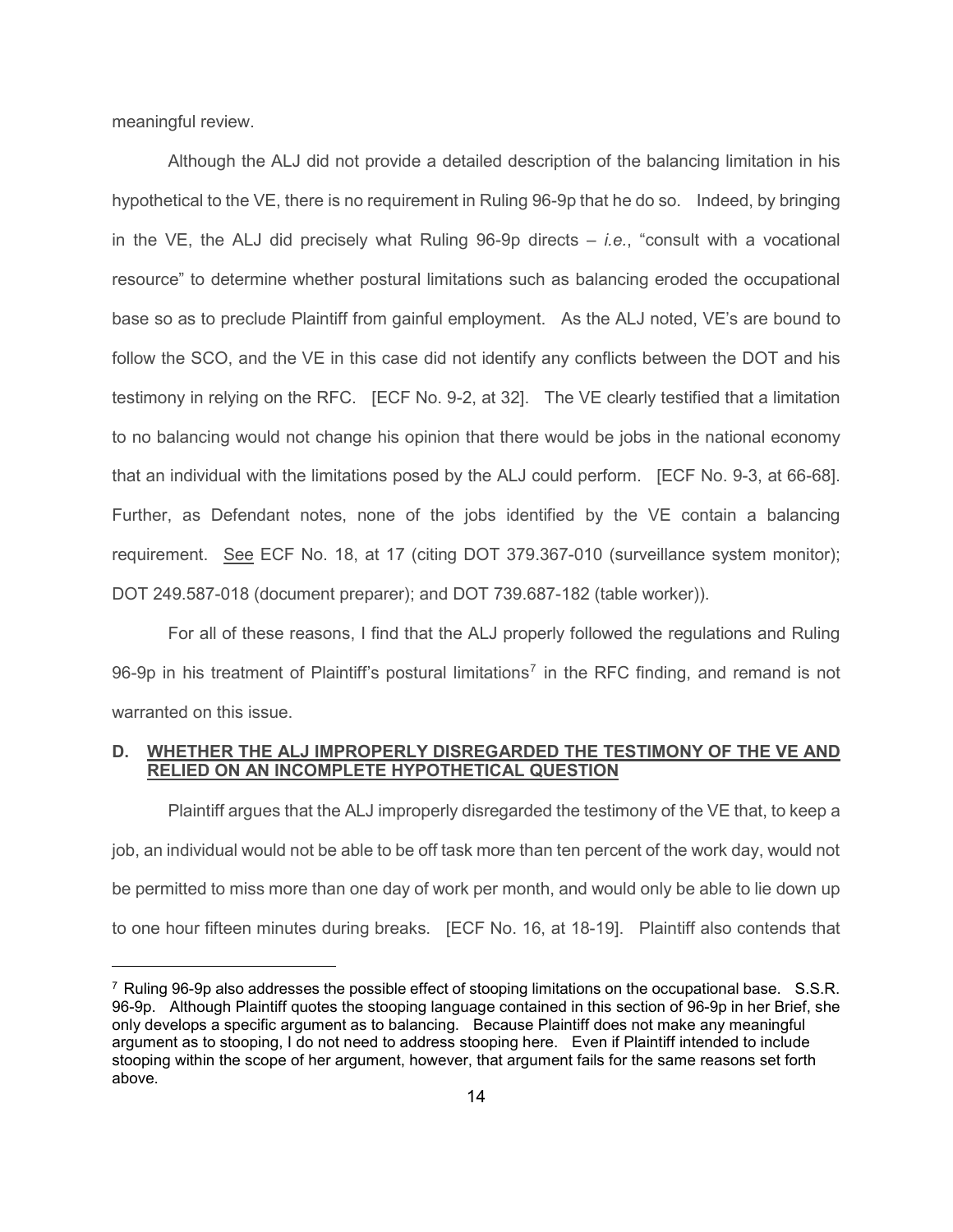the ALJ relied on an incomplete hypothetical question because he ignored the VE's testimony that an individual with marked impairments in the ability to respond appropriately to work pressures in a usual work setting and other marked mental limitations would be unable to engage in substantial activity. Id. (citing ECF No. 9-3, at 69-70). I disagree.

It is well-settled that the law only requires the ALJ to include limitations supported by the record in his hypothetical question to the vocational expert. Chrupcala v. Heckler, 829 F.2d 1269, 1276 (3d Cir. 1987); Podedworny v. Harris, 745 F.2d 210, 218 (3d Cir. 1984). As set forth above, Plaintiff's arguments that the ALJ improperly evaluated the severity of her impairments and failed to include certain limitations in his RFC finding are without merit. Further, and in any event, the ALJ not only obtained vocational expert testimony at the hearing, but also incorporated Plaintiff's numerous non-exertional (and exertional) limitations supported by the record in his hypothetical questions to the VE. See ECF No. 9-3, at 66-68 (describing a hypothetical person limited to, inter alia, understanding, remembering, and carrying out simple instructions and performing simple, routine tasks; no work-related contact with the public, only occasional and superficial interaction with co-workers, and no more than occasional supervision; and a low-stress work environment, which means no production rate pace work, but, rather, goal oriented work with only occasional and routine changes in work setting). In response to the ALJ's questioning, the VE concluded that there was work in the local and national economy that such an individual could perform. Id. at 67. As explained fully in the preceding sections, substantial evidence supports the ALJ's conclusion that Plaintiff did not have any greater limitations.

 Because the ALJ properly considered Plaintiff's limitations supported by the record, including limitations related to her mental impairments, I find no error on this issue.

# **E. WHETHER THE ALJ ERRED IN EVALUATING PLAINTIFF'S SUBJECTIVE COMPLAINTS OF PAIN**

In two cursory paragraphs, Plaintiff contends that the ALJ failed to show a rational basis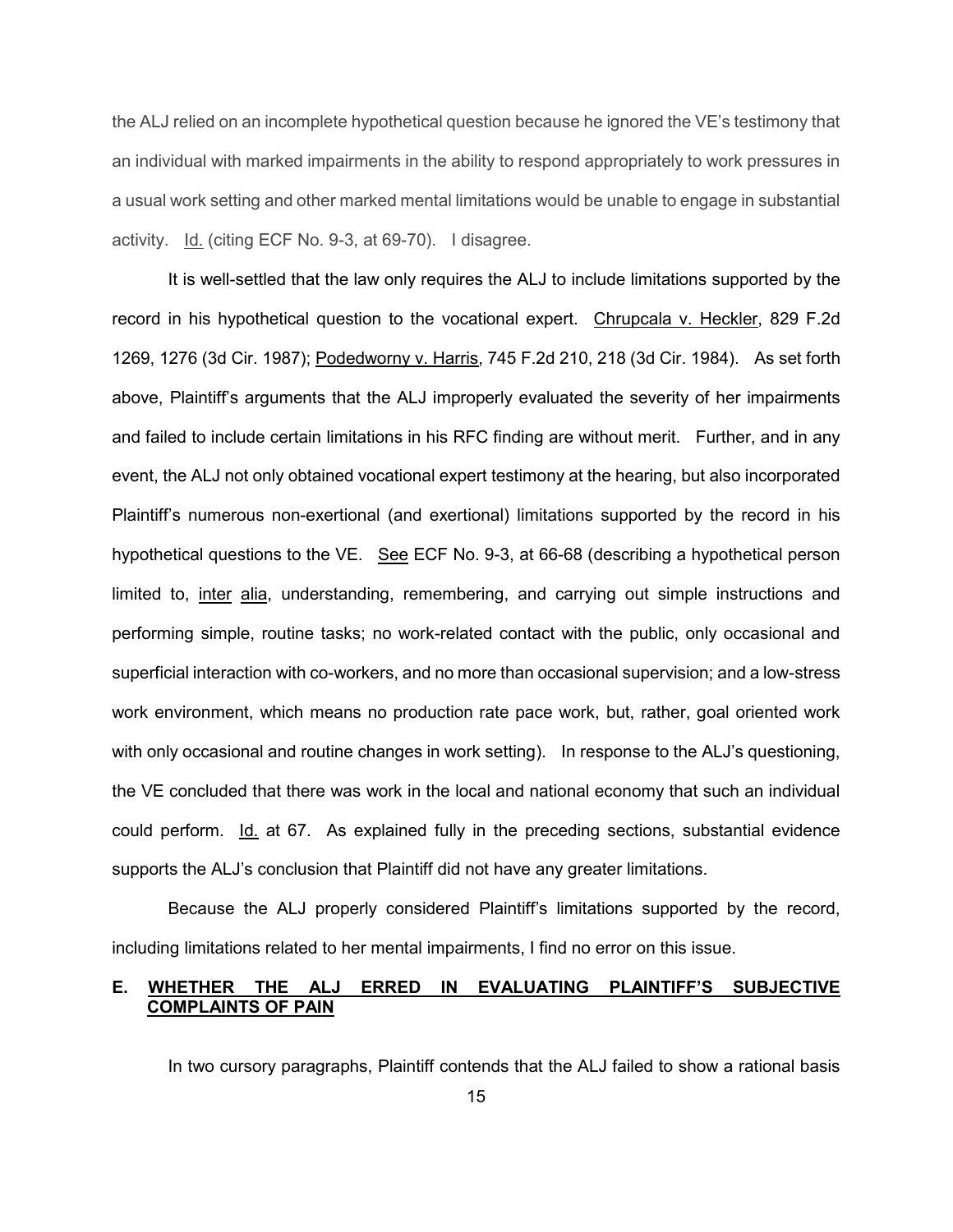for discounting Plaintiff's subjective complaints of pain and that substantial evidence supports those complaints. [ECF No. 16, at 19-20]. In addition to being conclusory, Plaintiff's argument lacks substantive merit.

Pursuant to 20 C.F.R. §§ 404.1529 and 416.929, the Commissioner must consider all "symptoms, including pain," in the disability determination. Statements of pain alone, however, are not enough to establish a disability; the claimant must also present objective medical evidence to show that the medical impairment "could reasonably be expected to produce the pain or other symptoms alleged." 20 C.F.R. §§ 404.1529(a); 416.929(a); S.S.R. 96-7p. Once the Commissioner has determined from the "medical signs or laboratory findings" that the claimant has an impairment which could reasonably produce the pain, the Commissioner must evaluate the intensity, persistence, and limiting effects of the Plaintiff's symptoms to determine how the pain limits the claimant's capacity for work. 20 C.F.R. §§ 404.1529(c)(1), 416.929(c)(1); S.S.R. 96-7p. In determining the limits on the claimant's capacity for work, the Commissioner will consider the entire case record, including evidence from the treating, examining and consulting physicians, observations from agency employees, and other factors such as the claimant's daily activities, descriptions of the pain, precipitating and aggravating factors, type, dosage, effectiveness, and side effects of medications, treatment other than medication, and other measures used to relieve the pain. 20 C.F.R. §§ 404.1529(c), 416.929(c); S.S.R. 96-7p. The Commissioner also will look at inconsistencies between the claimant's statements and the evidence presented. 20 C.F.R. §§ 404.1529(c)(4); 416.929(c)(4). Inconsistencies in a claimant's testimony or daily activities permit an ALJ to conclude that some or all of the claimant's testimony about her limitations or symptoms is less than fully credible. See [Burns v. Barnhart,](https://web2.westlaw.com/find/default.wl?mt=Westlaw&db=506&tc=-1&rp=%2ffind%2fdefault.wl&findtype=Y&ordoc=2015811732&serialnum=2002760236&vr=2.0&fn=_top&sv=Split&tf=-1&referencepositiontype=S&pbc=F0891C95&referenceposition=129&rs=WLW14.04)  [312 F.3d 113, 129–30 \(3d Cir. 2002\).](https://web2.westlaw.com/find/default.wl?mt=Westlaw&db=506&tc=-1&rp=%2ffind%2fdefault.wl&findtype=Y&ordoc=2015811732&serialnum=2002760236&vr=2.0&fn=_top&sv=Split&tf=-1&referencepositiontype=S&pbc=F0891C95&referenceposition=129&rs=WLW14.04) Although the ALJ may weigh the credibility of the evidence, he must give some indication of the evidence he rejects and the reasons for discrediting such evidence. Burnett v. Comm'r of Soc. Sec., 220 F.3d 112, 121 (3d Cir. 2000). Ordinarily, an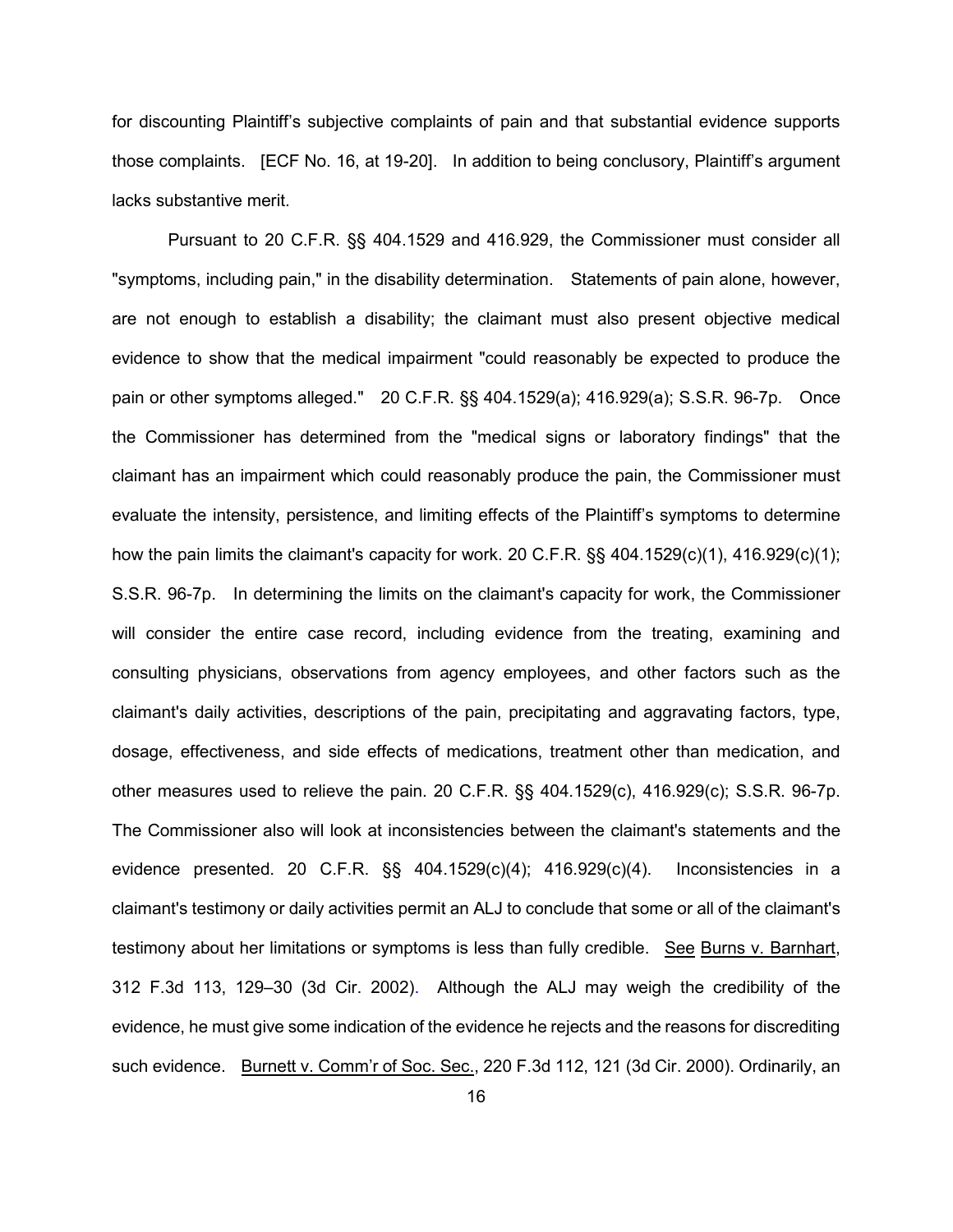ALJ's credibility determination is entitled to great deference. See Reefer v. Barnhart*,* 326 F.3d 376, 380 (3d Cir.2003).

Plaintiff's assertion that the ALJ improperly discounted her pain complaints is incorrect. To the contrary, the ALJ considered Plaintiff's complaints of pain in accordance with the regulations and properly concluded that those complaints were not fully credible and did not limit plaintiff's ability to perform sedentary work. [ECF No. 9-2, at 24-30]. The ALJ directly addressed Plaintiff's allegations that her impairments caused severe pain and did not reject her allegations entirely. Rather, the ALJ incorporated numerous limitations related to Plaintiff's pain complaints in his RFC finding. See id. at 23 (RFC finding containing limitations on, inter alia, balancing, stooping, climbing, kneeling, crouching, crawling, standing, and pushing, pulling, and operating foot controls). The ALJ thoroughly analyzed the medical evidence, including Plaintiff's medication and treatment history, citing numerous records that were inconsistent with a finding of totally disabling pain. See id. at 24-30 and medical records cited therein. The ALJ also discussed the fact that Plaintiff's self-reported activities of daily living were inconsistent with an individual experiencing totally debilitating symptomology. Id. at 27. For example, Plaintiff reported that she was able to care for her personal needs, prepare meals, do dishes and laundry, drive, shop in stores, read, spend time on the computer, watch television, and walk for exercise. See id. at 27 and exhibits cited therein.

For all of these reasons, I find that substantial evidence supports the ALJ's ruling and his rejection of parts of Plaintiff's testimony as not fully credible. See Burns, 312 F.3d at 130.

### **III. CONCLUSION**

For all of the foregoing reasons, Defendant's Motion for Summary Judgment is granted and Plaintiff's Motion for Summary Judgment is denied. An appropriate Order follows.

17